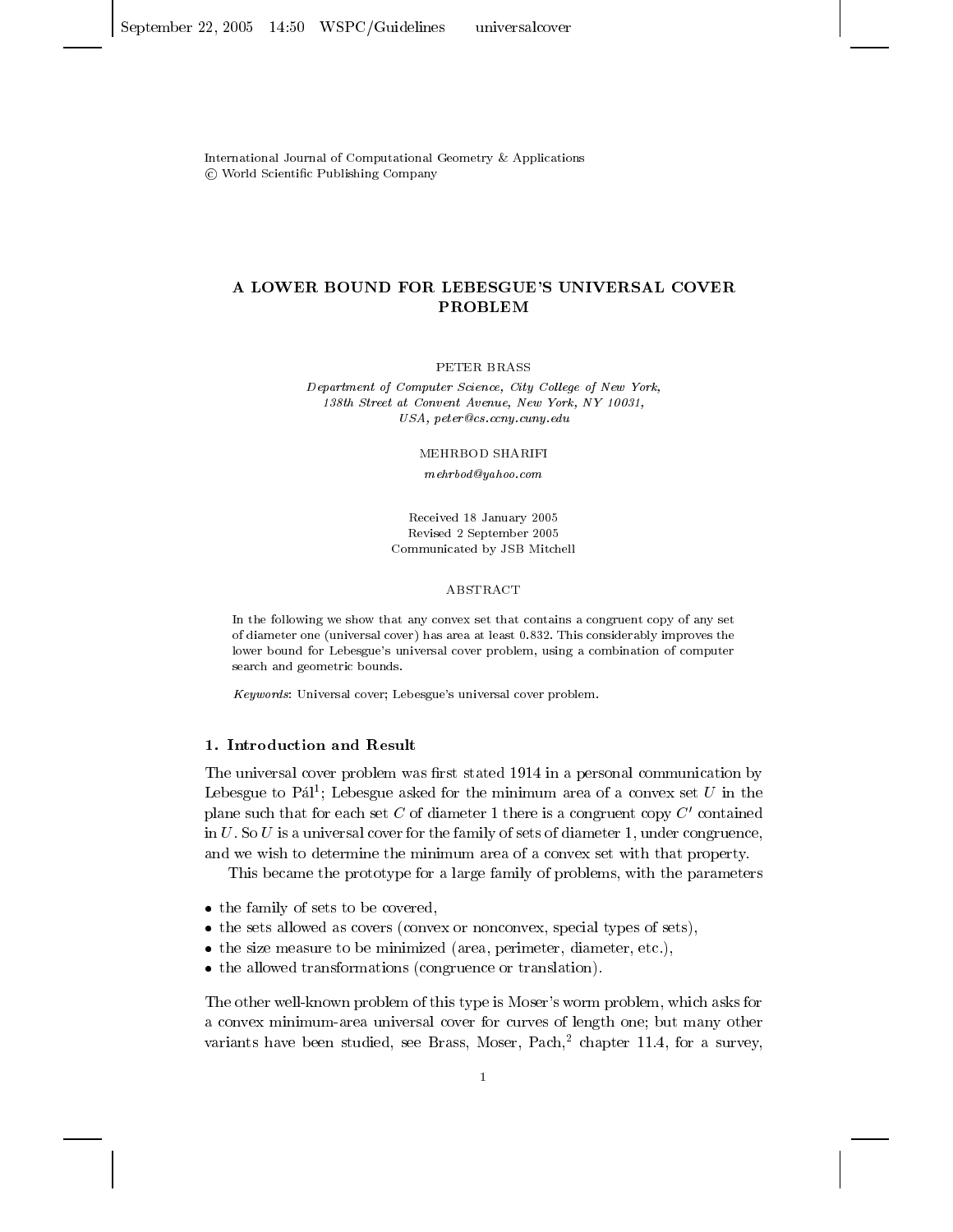and Wetzel<sup>3</sup> for an update on the worm problem. In this note we will study only Lebesgue's classical version.

An easy example of a universal cover for sets of diameter 1 is the circle of radius  $\frac{1}{\sqrt{3}}$ ; Jung<sup>4</sup> proved that the smallest ball that contains all sets of diameter 1 is the ball circumscribed to the equilateral simplex of diameter 1 (a different proof for the planar case was also given by Jung<sup>5</sup>). This circle has area  $\frac{\pi}{3} \approx 1.047$ . The unit square is a smaller universal cover, and it is also a universal cover even under translation.

Pál constructed a sequence of better and better universal covers in his paper,<sup>1</sup> culminating in his truncated hexagon, a regular hexagon circumscribed to the unit circle, with two corners cut off (see Fig. 1); this universal cover has the area  $0.8454$ . Further improvements on this cover were made by cutting off very small pieces of a corner by Sprague,<sup>6</sup> and Hansen<sup>8,9,10</sup>; Duff<sup>7</sup> showed that the convexity of the cover is an important restriction by constructing a significantly smaller nonconvex universal cover; and Eggleston<sup>11</sup> studied universal covers minimal under set inclusion. and observed that the set obtained as union of a Reuleaux triangle of diameter 1 and a circle of diameter 1, when the triangle vertices are antipodal points of the circle, is a universal cover. But all progress was small, and after Sprague<sup>6</sup> almost infinitesimal, the papers aimed only to show that each previous cover could still be improved. Sprague did not even compute the area of his cover, this was done by Meschkowski,<sup>12</sup> who popularized the problem by inclusion in one of his very successful books for mathematical amateurs. The smallest currently known universal cover has area 0.844.

As lower bound, Pal<sup>1</sup> observed that any set that contains congruent copies of all sets of diameter 1 must contain at least congruent copies of the circle and equilateral triangle of diameter 1; if the set is additionally convex, the area is at least the minimum area of the convex hull of a circle and a triangle of diameter 1. Pál shows that this minimum is reached when circle and triangle are concentric; that set has area  $\frac{\pi}{8} + \frac{\sqrt{3}}{4} \approx 0.8257$ . This lower bound could be improved if one could add further sets of diameter 1 to this family, for which the area of the convex hull is minimized. This was already observed by Pál, but he found unsurmountable



Fig. 1. Pál's universal cover, two other universal covers for the same diameter.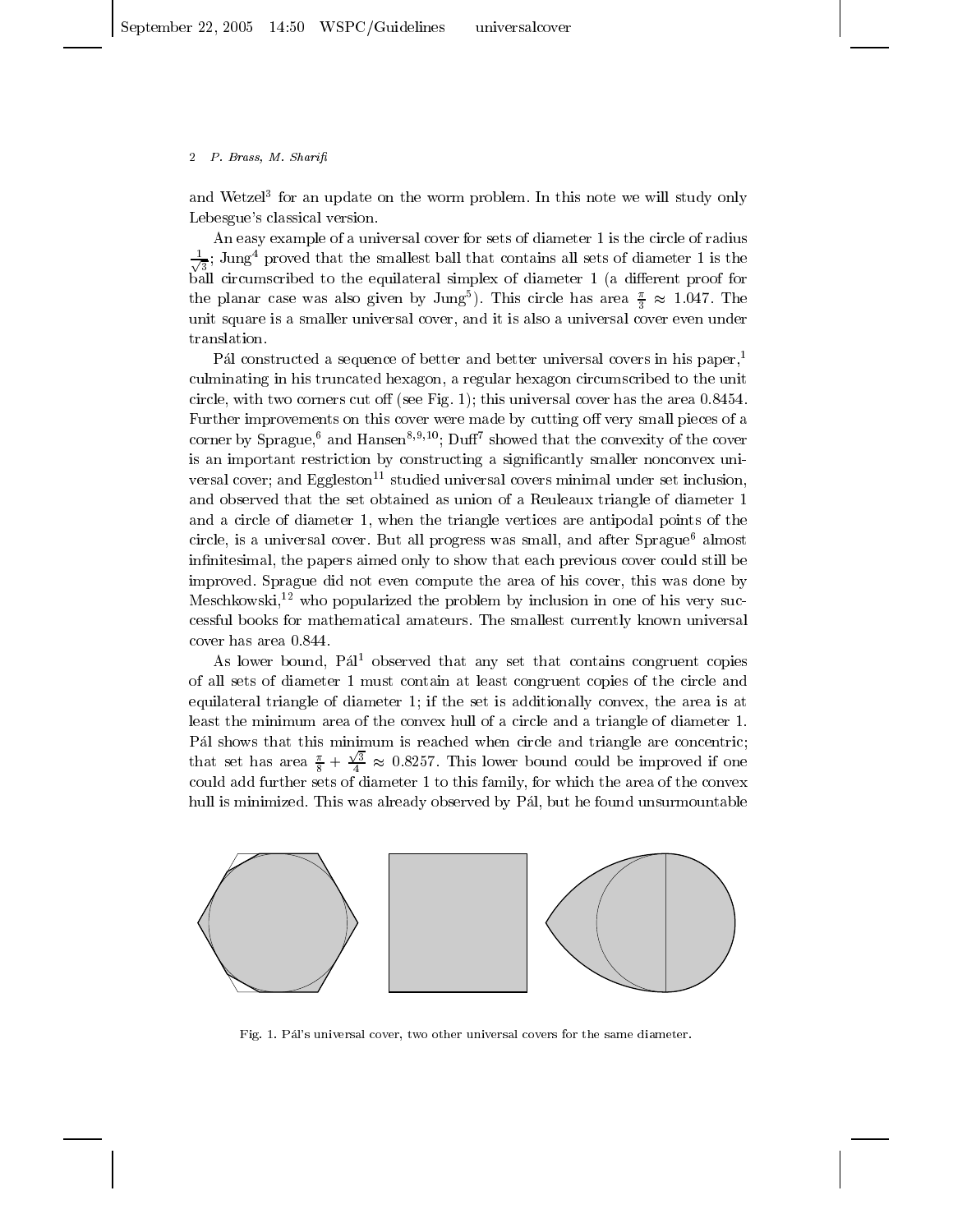A lower bound for Lebesgue's universal cover problem 3

difficulties in extending his method from two sets (disc and triangle) to three sets. This step was finally taken by Elekes,<sup>13</sup> more than seventy years later, when Elekes showed that the smallest convex hull of a circle, and all regular  $3<sup>i</sup>$ -gons, all of diameter 1, is reached if all these sets are concentric and equally aligned; this raised the lower bound to  $\approx 0.8271$ .

The improvement was comparatively small since the next set included in this sample, the regular 9-gon, is already very near a circle, and the improvement decreases fast with the number of vertices. It would have been much more efficient if one could have taken circle, equilateral triangle, and regular fivegon, of diameter 1; but the analytic methods do not extend to this situation. It is the aim of this paper to use instead computational methods to bound the minimum area of the convex hull of a circle, triangle, and fivegon, as a lower bound for the minimum area of a universal cover for sets of diameter 1.

**Theorem 1.** A convex set in the plane that contains a congruent copy of each set of diameter one has area at least 0.832

Figure 2 shows the placement of triangle, five gon and circle that gives the smallest convex hull we know of. It appears quite irregular. Part of this irregularity is due to sampling, we did not make any search for the best placement, but obtained this only as the best among the centers of boxes covering the space of placements in our lower bound computation. The only relevance of this example is to bound the potential for improvement of our lower bound which could be reached by considering the same sets; the set in figure 2 is not itself a universal cover. But it does show that in the optimal placement, the sets are not concentric, which was crucial for the proofs by  $P\acute{a}l^1$  and Elekes.<sup>13</sup> This suggests that the analytic methods for finding the minimizing position are not applicable anymore.

The search space of possible placements of the three sets is five-dimensional (the circle is fixed, the triangle might be rotated to be axis-aligned, only the five-gon has three degrees of freedom); adding another set would raise the dimension of the search space to eight and make our approach again infeasible.



Fig. 2. The smallest known convex hull of circle, triangle and fivegon.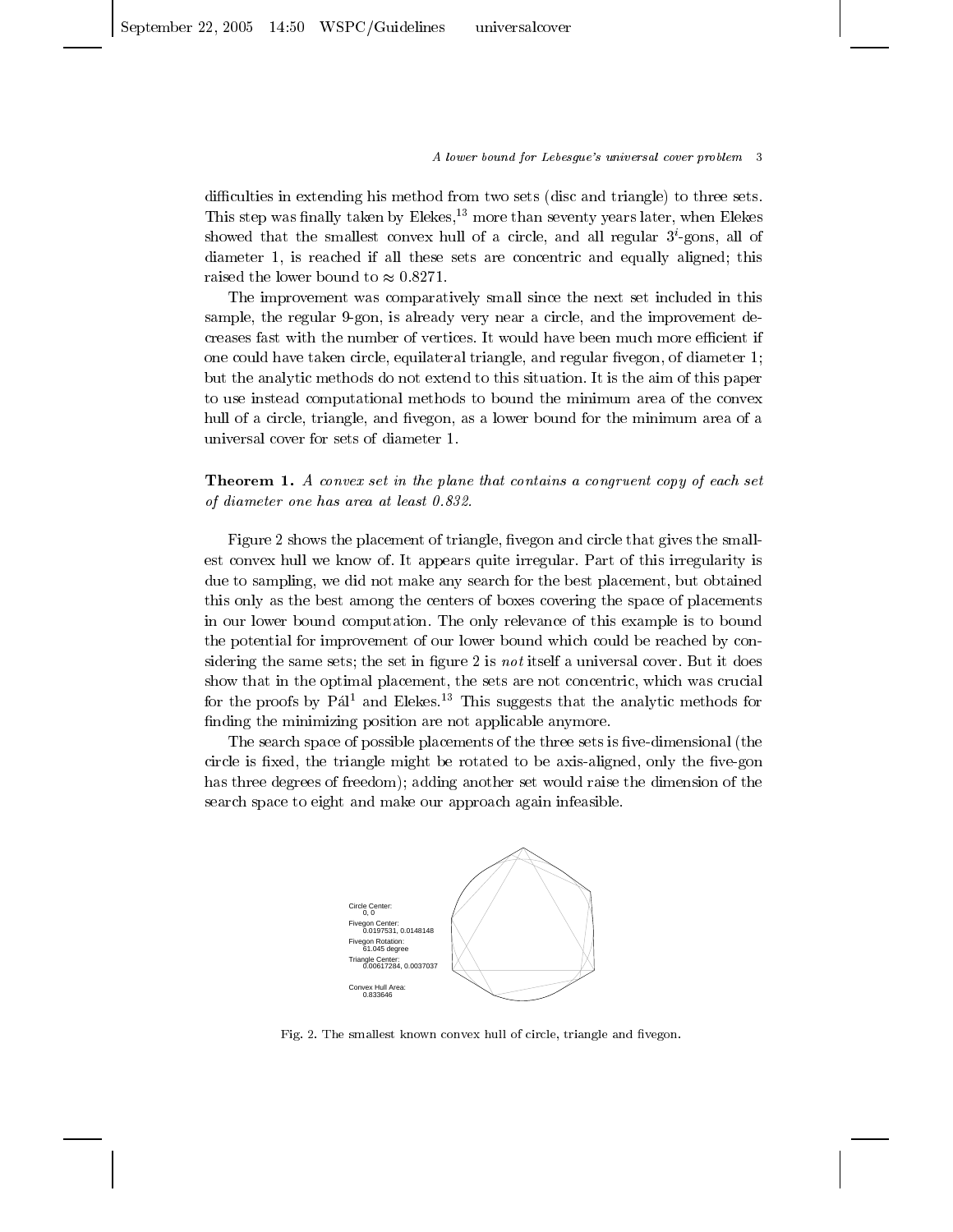#### 2. Proof of the Theorem

To prove the theorem, we wish to show that the convex hull of a circle of diameter one, an equilateral triangle of diameter one, and a regular fivegon of diameter one has always area at least 0.8323. So we want to show that for any choice of three rigid motions  $\mu_1, \mu_2, \mu_3$  applied to the sets  $\bigcirc$ ,  $\bigwedge$ ,  $\bigcirc$ , holds

 $area \Big( conv(\mu_1(\bigcirc) \cup \mu_2(\bigwedge) \cup \mu_3(\bigcirc)) \Big) \geq 0.832.$ 

Each rigid motion is described by three parameters, but without loss of generality we can assume that the circle is centered at  $(0,0)$ , and the triangle is oriented with one side axis-parallel, so the remaining parameters are just the translation of the triangle, and translation and rotation of the fivegon. Thus we have a function

$$
f_{\rho}(x_3,y_3,x_5,y_5)=\operatorname{area}\Big(\operatorname{conv}\big(\bigcirc\cup\big(\bigwedge+(x_3,y_3)\big)\cup(\operatorname{rot}\big(\bigcirc,\rho)+(x_5,y_5)\big)\big)\Big),
$$

which we want to bound from below.

We first observe that there is an easy Lipschitz bound for this function. If  $X$ is the set obtained as convex hull of one placement, and  $\ddot{X}$  is a convex hull for a different placement, where each point of the circle, triangle, and fivegon generating X has distance at most  $\delta$  to the corresponding point of the circle, triangle, and fivegon generating  $X$ , then  $X$  is contained in the outer parallel body of  $X$  at distance  $\delta$ . So the area can increase by at most  $\delta$  peri $(X) + \pi \delta^2$ . Any relevant set X is certainly contained in a disc of radius  $\frac{3}{2}$ , since the triangle and the fivegon will at least have a common point with the circle; since the perimeter of convex sets is a monotone function under set inclusion, we have  $\text{peri}(X) \leq 3\pi$ . This bound would be sufficient, if we could subdivide the search region fine enough, but since the parameter space is five-dimensional this turns out to lead to an unfeasibly large number of cases.

We do use the bound, however, to discretize the rotations. It is sufficient to prove a slightly stronger lower bound for all the fixed rotation angles  $\frac{i}{36000}\pi$  (multiples of 0.005°) for  $i = 0 \ldots, 14400$ . If the claimed inequality holds for each of these fixed-rotation cases for all translations, then the correct angle for the extremal case differs from the nearest of our discretized angles by at most  $\frac{1}{72000}\pi$ . By this rotation, the vertices of the fivegon would move at most  $\frac{1}{72000}\pi \frac{1}{2 \sin \frac{2}{5}\pi} \approx 0.000023$ ; so by considering only our discretized angles, we overestimate the area by at most  $3\pi 0.000023 + \pi (0.000023)^2 < 0.00022$ .

The main step is to prove the bound in the pure translative case, for a fixed rotation angle. We observe that  $f_{\rho}(x_3, y_3, x_5, y_5) > 0.83222$  is certainly satisfied if one of the translation components  $x_3, y_3, x_5, y_5$  is larger than 0.19. For if the triangle is translated by more than 0.19 in some direction, then the vertex of the triangle with the smallest angle to the translation direction (at most  $\frac{\pi}{3}$ ) will be moved to a distance of at least 0.692192 from the center of the circle, and the convex hull of that vertex and the circle already has area at least 0.8338. In the same way, if the center of the fivegon is moved by more than 0.19, then the fivegon vertex with the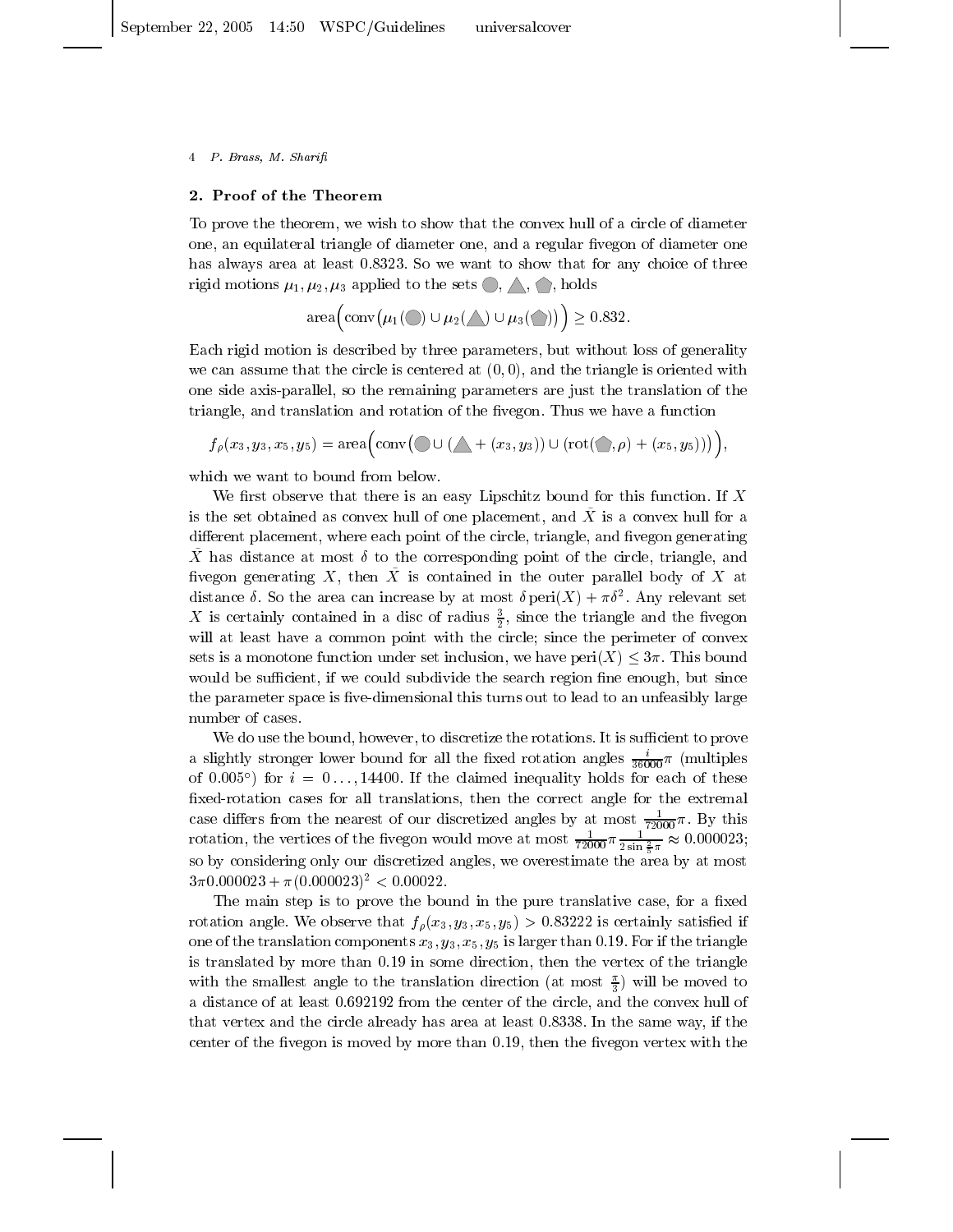A lower bound for Lebesgue's universal cover problem 5

smallest angle to the translation direction (at most  $\frac{\pi}{5}$ ) will be moved to a distance of at least 0.68856 from the center of the circle, and the convex hull of that vertex and the circle has already area at least 0.8325.

So we can restrict ourselves to the cube  $[-0.19, 0.19]$ <sup>4</sup> as possible values for the translations. To bound the function over this region, we divide it into cells, which are small cubes for the translations. Then we evaluate the function in the center of the cell, and compute a lower bound for the function in that cell. If that lower bound is larger than 0.83222, we have proved the required lower bound on the function for that cell. Else we subdivide the cell. The key to the applicability of the method is that lower bound.

We construct a bound similar to a first derivative plus error terms, which has the advantage of being a good bound near the minimum. We will drop the fixed rotation angle from our notation. The bound for each search cube with center  $(x_3, y_3, x_5, y_5)$ and edgelength  $2\delta$  has the form

$$
f(x_3 + \delta_{x3}, y_3 + \delta_{y3}, x_5 + \delta_{x5}, y_5 + \delta_{y5})
$$
  
\n
$$
\geq f(x_3, y_3, x_5, y_5) + c_{x3}\delta_{x3} + c_{y3}\delta_{y3} + c_{x5}\delta_{x5} + c_{y5}\delta_{y5} - \gamma
$$
  
\n
$$
\geq f(x_3, y_3, x_5, y_5) - \delta(|c_{x3}| + |c_{y3}| + |c_{x3}| + |c_{y3}|) - \gamma,
$$

so for each cell we have to construct the set

$$
X = \operatorname{conv}(\bigcirc \cup (\bigwedge + (x_3, y_3)) \cup (\operatorname{rot}(\bigcirc, \rho) + (x_5, y_5))),
$$

compute the numbers  $c_{x3}, c_{y3}, c_{x5}, c_{y5}, \gamma$  and the area area $(X) = f(x_3, y_3, x_5, y_5)$ , and then check whether

$$
f(x_3, y_3, x_5, y_5) - \delta(|c_{x3}| + |c_{y3}| + |c_{x3}| + |c_{y3}|) - \gamma \ge 0.83222;
$$

if the inequality is satisfied, then our bound is proved for that cell, otherwise we subdivide it, cutting each coordinate interval in thirds.

We now have to define the numbers  $c_{x3}, c_{y3}, c_{x5}, c_{y5}, \gamma$ . For this, consider the boundary of the set for the center  $(x_3, y_3, x_5, y_5)$ . The boundary is a sequence of segments and circular arcs, these are separated by points that are vertices of the



Fig. 3. A configuration and a change by a small translation.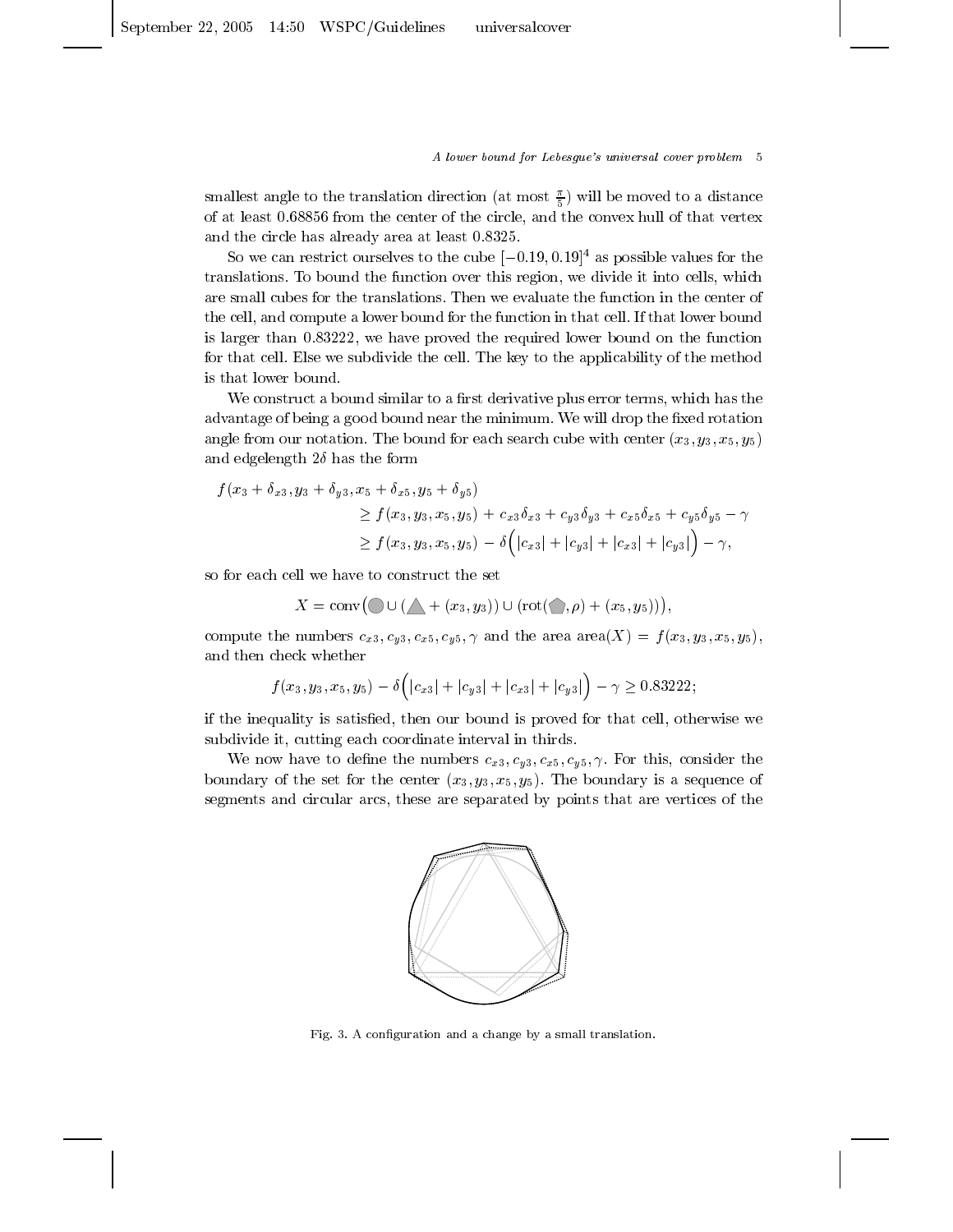triangle, and of the fivegon, and points on the circle that are starting point of a tangent to the circle through a triangle or fivegon vertex. Consider now the set with the same boundary structure, but where the fivegon and triangle vertices are replaced by vertices of the triangle at  $(x_3 + \delta_{x3}, y_3 + \delta_{y3})$  and the fivegon at  $(x_5 + \delta_{x5}, y_5 + \delta_{y5})$ . The area of this set is a lower bound for  $f(x_3 + \delta_{x3}, y_3 + \delta_{y5})$  $\delta_{y3}, x_5 + \delta_{x5}, y_5 + \delta_{y5}$ , since it is contained in the convex hull of those translates of circle, triangle and fivegon. The change of area of this set, in dependence of  $(\delta_{x3}, \delta_{y3}, \delta_{x5}, \delta_{y5})$  is easy to bound, since the set changes only at its boundary, but that has the same combinatorial structure. We compute the change for each part of the boundary, and sum these contributions.

The boundary of the convex hull consists of the following parts:

- $\bullet$  edges between two triangle vertices (3-3 edges)
- edges between two fivegon vertices  $(5-5 \text{ edges})$
- $\bullet$  edges between a triangle and a fivegon vertex (3-5 edges)
- $\bullet$  tangents from a triangle vertex to the circle  $(3-t-edges)$
- $\bullet$  tangents from a fivegon vertex to the circle (5-t-edges)
- $\bullet$  circular arcs

There is no change at the circular arcs, since we do not change the tangent points. For 3-3-edges, 5-5-edges, 3-t-edges, and 5-t-edges the change in area is actually a linear function of  $(\delta_{x3}, \delta_{y3}, \delta_{x5}, \delta_{y5})$ . If pq is a 3-3-edge, with  $p = (p_x, p_y), q =$  $(q_x, q_y)$ , then the area change along that edge is  $\delta_{x3}(q_y - p_y) + \delta_{y3}(q_x - p_x)$  If pt is a 3-t-edge, with  $p = (p_x, p_y), t = (t_x, t_y)$ , then the area change along that edge is  $\frac{1}{2}\delta_{x3}(t_y - p_y) + \frac{1}{2}\delta_{y3}(t_x - p_x)$ . The other cases are similar.

Only the change of area at a 3-5 edge is not linear. Let  $pq$  be a 3-5 edge, and  $p' = p + (\delta_{x3}, \delta_{y3}), q' = q + (\delta_{x5}, \delta_{y5}).$  Then the change of area is the area of the fourgon  $pqq'p'$ , which we can write as the union of the triangles  $pqq'$  and  $pq'p'$ . The area of pqq' is again a linear function in  $\delta_{x5}$ ,  $\delta_{y5}$ . The area of pq'p' differs from the area of pqp' by at most  $\delta^2$ , since the common side pp' has length at most  $\sqrt{2}\delta$ , and the other endpoints q, q' also have distance at most  $\sqrt{2}\delta$ . The area of pqp' is a linear function in  $\delta_{x3}, \delta_{y3}$ . So we compute for each side its contribution to the coefficients  $c_{x3}, c_{y3}, c_{x5}, c_{y5}$ , and for 3-5-sides we also add  $\delta^2$  to  $\gamma$ .



Fig. 4. Change at 3-3 side, 3-t side and 3-5 side.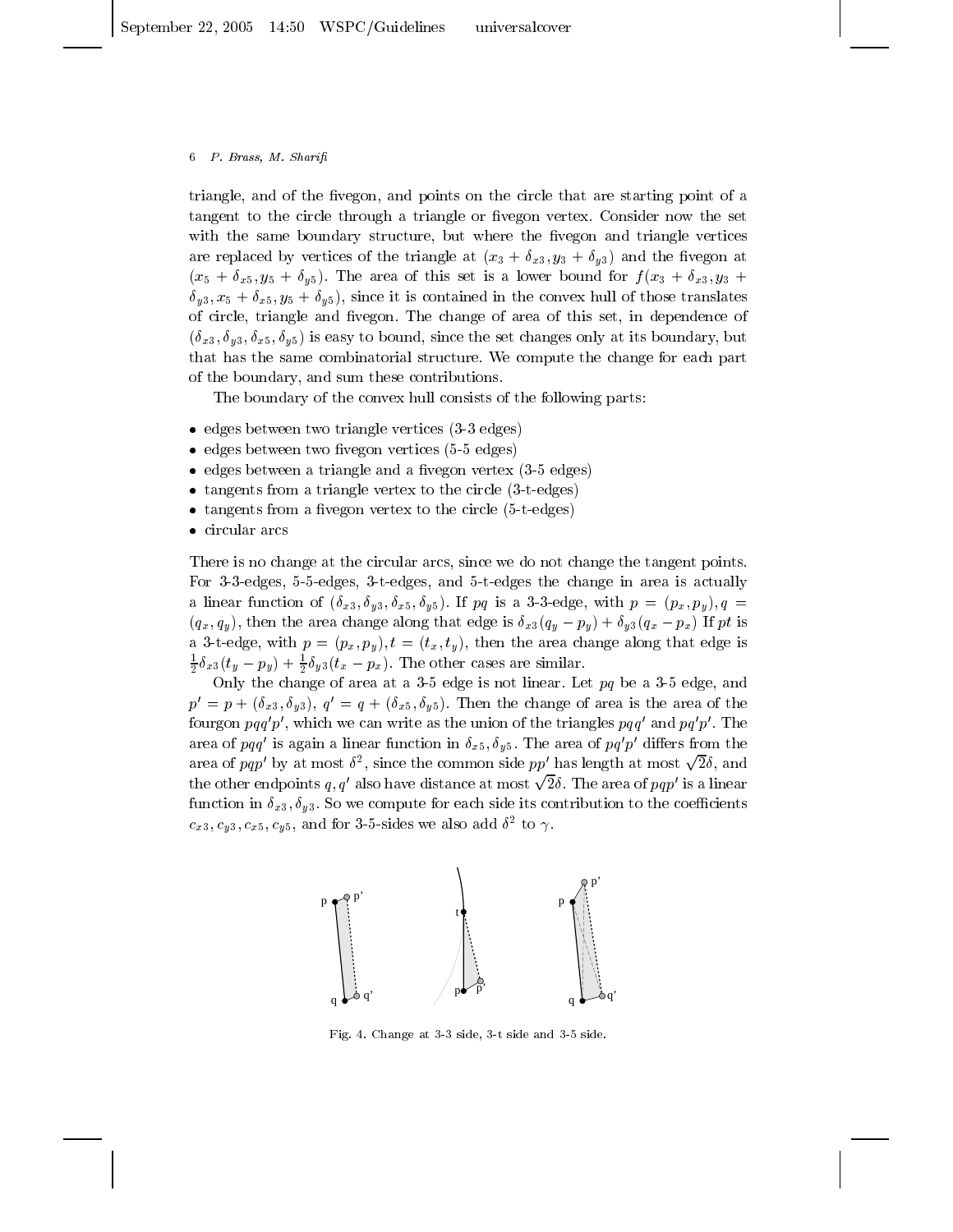A lower bound for Lebesgue's universal cover problem 7

This completes the construction of the error bound for the cube with center  $(x_3, y_3, x_5, y_5)$  and edgelength  $2\delta$ . Applying this bound, starting with center  $(0,0,0,0)$  and  $\delta = 0.19$ , and refining whenever the inequality was not satisfied, we proved the claimed inequality. Our program did this for 14400 different orientations of the fivegon; the easiest did not require any subdivision, the most difficult evaluated 5671 cubes. In total 53118162 cubes were evaluated, of these 655602 required subdivision.

# 3. Related Problems

This problem is just one of a large family of universal cover problems, obtained by varying the parameters mentioned in the introduction. Many of these questions have actually been studied, and this technique could be used for a lower bound in each of them. It just needs a sufficiently strong local lower bound; but that bound has to be quite quite strong, since we work in the  $10^{-4}$  error region, and at that resolution a five-dimensional parameter space is already very large. The technique is only reasonable if the extremal set is quite irregular, so there is no direct attack on that problem. For the translative analogue of our problem, e.g., there is a good conjecture on the extremal set. $^{14}$ 

One could use a much larger family of test sets if one could determine the minimum for the translations directly; then the recursive subdivision of the parameter space as used here would be unnecessary. It would be interesting to find an algorithm for the following problem: given polygons  $P_1, \ldots, P_k$  with a total of *n* vertices, find the translations  $t_1, \ldots, t_k$  that minimize

$$
\operatorname{area}\Big(\operatorname{conv}\Big((P_1+t_1)\cup\cdots\cup(P_k+t_k)\Big)\Big).
$$

It was observed by G. Rote that this area function in the translations is convex for  $k = 2$ , but not for  $k \geq 3$ ; if  $P_1 = P_2 = P_3$  just consists of one point, then for  $(t_1, t_2, t_3) = ((0, 0), (1, 0), (0, 0))$  one has area 0, and the same for  $((0,0),(0,0),(0,1))$ , but for  $((0,0),(\frac{1}{2},0),(0,\frac{1}{2}))$  the area is  $\frac{1}{8}$ . So the set of minimizing translations need not have a nice structure.

# References

- 1. J. Pál, Über ein elementares Variationsproblem, Math.-fys. Medd., Danske Vid. Selsk. 3 (1920) no. 2, 35p.
- 2. P. Brass, W. Moser and J. Pach, Research Problems in Discrete Geometry, Springer-Verlag, 2005.
- 3. J.E. Wetzel, The classical worm problem—a status report, *Geombinatorics* 15 (2005)  $34 - 42.$
- 4. H.W.E. Jung: Über die kleinste Kugel, die eine räumliche Figur einschließt, J. Reine Angew. Math. 123 (1901) 241-257.
- 5. H.W.E. Jung, Uber den kleinsten Kreis, der eine ebene Figur einschließt, J. Reine Angew. Math. 137 (1910) 310-313.
- 6. R. Sprague, Uber ein elementares Variationsproblem, Mat. Tidsskr. Ser. B (1936) 96-98.